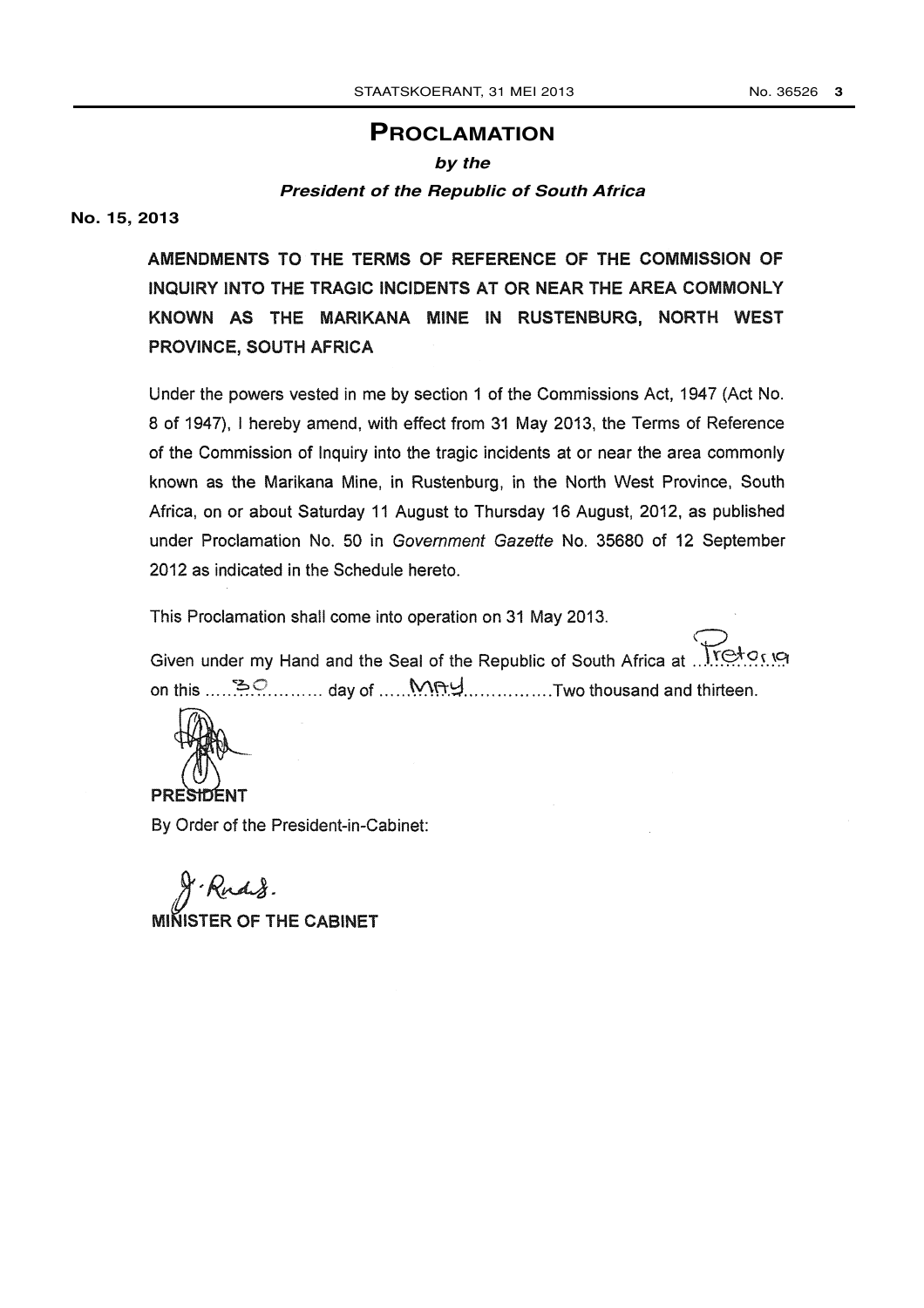#### MINISTER OF THE CABINET

#### **SCHEDULE**

#### GENERAL EXPLANATORY NOTE:

 $\blacksquare$ Words in bold type in square brackets indicate omissions from existing  $\mathbf{r}$ terms of reference,

Words underlined with a solid line indicate insertions in existing terms of reference.

#### **Definition**

1. In this Proclamation "the Terms of Reference" means the terms of reference published under Proclamation No. 50 in the Government Notice No. 35680 of 12 September 2012.

#### Amendment of the Terms of Reference

2. The contents of the Terms of Reference is hereby amended by the substitution of paragraph four (4) of the following paragraph:

"4. The Commission shall complete its investigation, including the gathering of evidence and the conducting of hearings, by no later than [31 May 2013] 31 October 2013 and submit its final report to the President within a period of six (6) weeks after the date on which the Commission has completed its investigation.

3. The amendments to the Terms of Reference published under this Proclamation shall come into operation on 31 May 2013.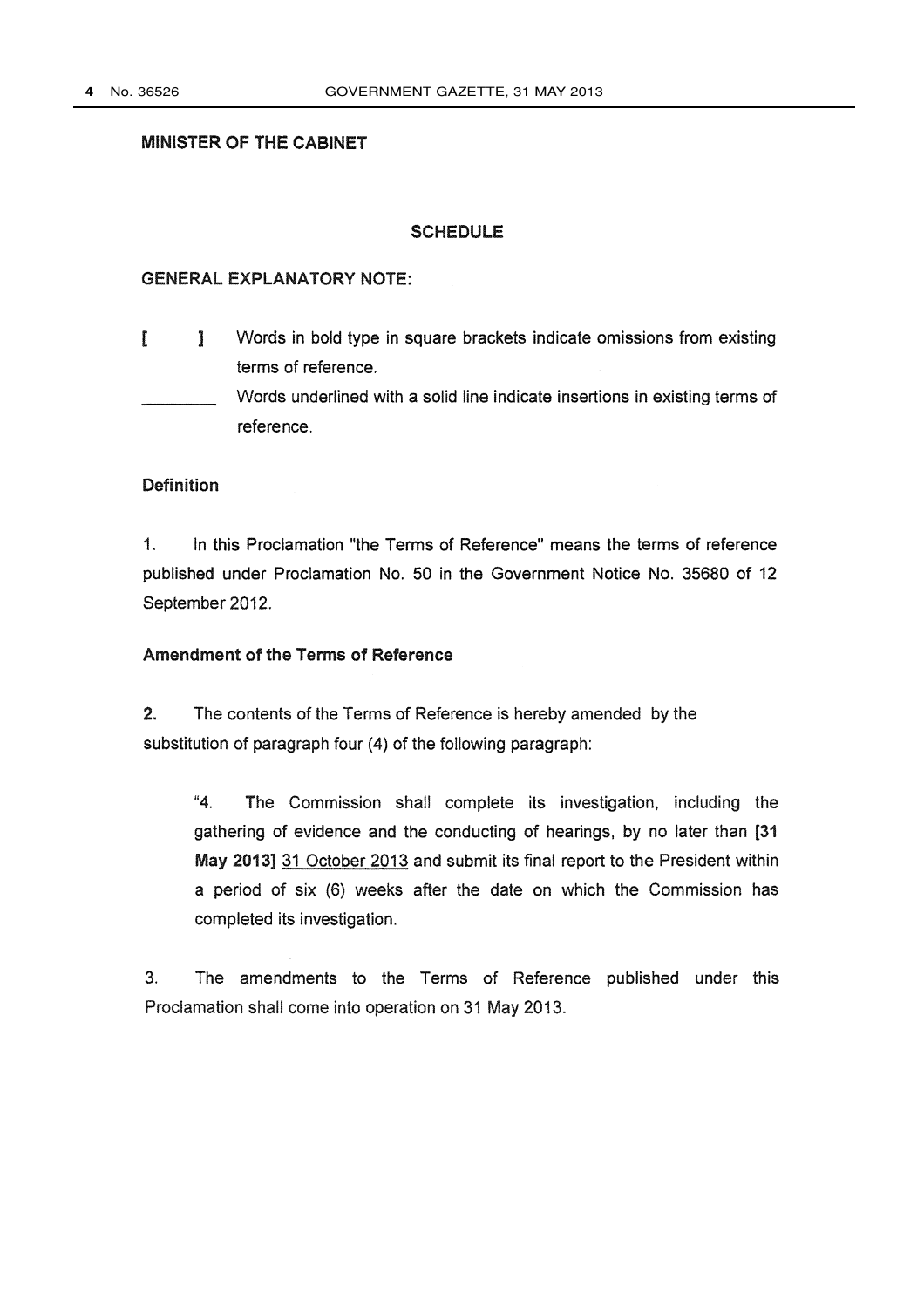#### **KGWELETSO**

#### ka

#### Mopresidente wa Rephaboliki ya Afrika Borwa

 $P$ , 2013 **No. 15, 2013**

> TOKISO YA MOKGWA WA TSHEBETSO YA KHOMISHENE YA DIPATLISISO KODUWENG E ETSAHETSENG SEBAKENG KAPA HAOFI LE SEBAKA SE TSEBAHALANG <sup>E</sup> LE MORAFO WA MARIKANA 0 RUSTENBURG, PROVENSENG YA LEBOYA BOPHIRIMA, AFRIKA BORWA

> Ka tiasa matla a ke a nehetsweng ke karolo 1 ya Commissions Act, 1947 (Act No. 8 of 1947), ho tioha ka 31 Motsheanong 2013, ke fetola mokgwa wa tshebetso ya Khomishene ya Dipatlisiso koduweng e etsahetseng sebakeng kapa haofi le sebaka se tsebahalang e le Morafo wa Marikana o Rustenburg, Provenseng ya Leboya Bophirima, Afrika Borwa, ka Ia kapa bo moqebelo 11 Phato ho ya ho Labone 16 Phato 2012, jwalo ka ha ho phahlaladitswe Kgweletsong 50, Koranteng ya Mmuso ya 35680 ya 12 Lwetse 2012, jwalo ka ha ho hlalositswe mona.

Kgweletso e tia kena tshebetsong ka Ia 31 Motsheanong 2013.

Ka tumello ya ka le Ietshwao Ia Rephaboliki ya Afrika Borwa, sebaka letsatsi kgwedi Dikete tse pedi le leshome le metso e meraro.

### MOPRESIDENTE

Ka taelo ya Mopresidente Kabineteng:

LETONA LA KABINETE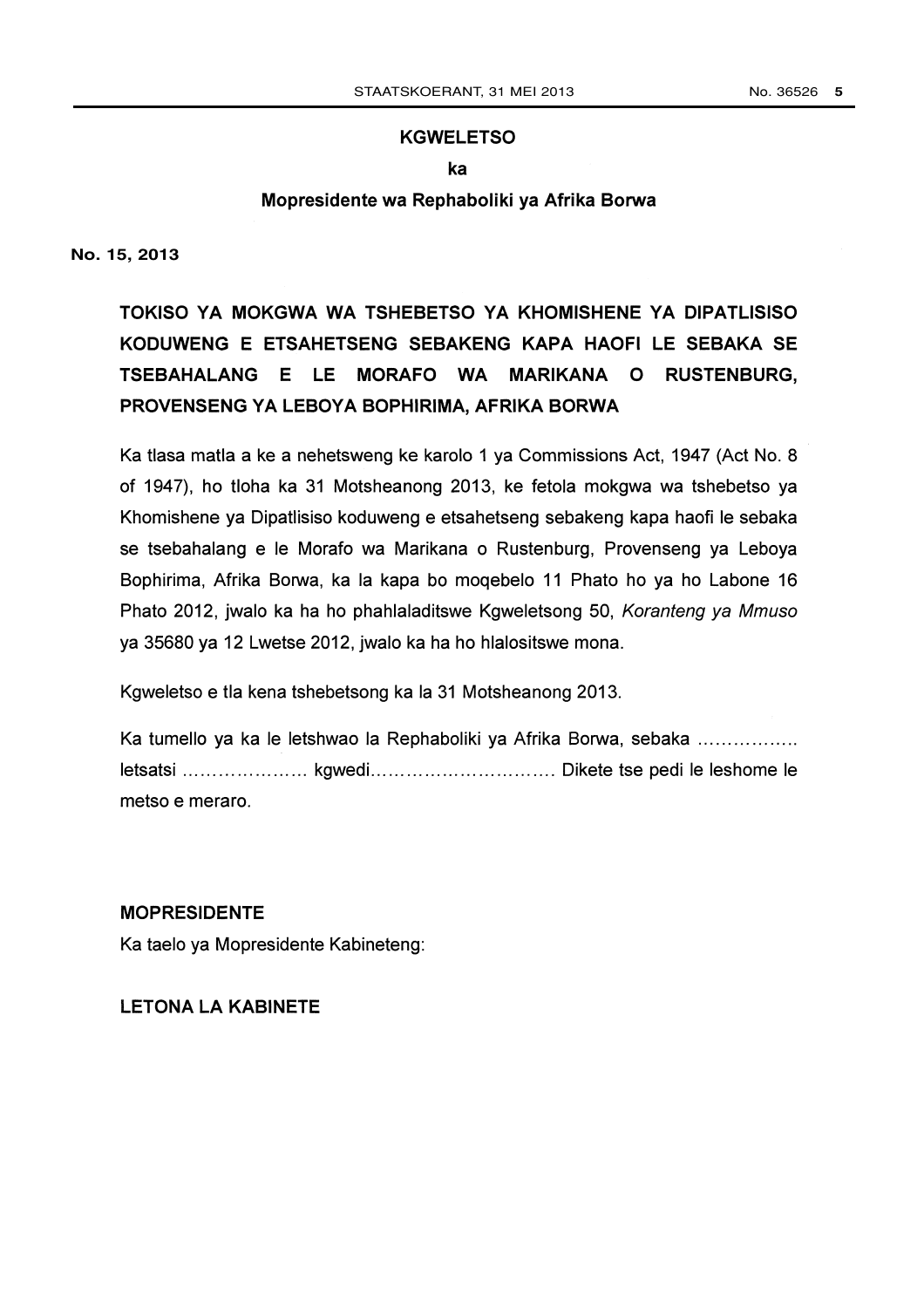#### SHEJULE

#### TLHALOSO KA KAKARETSO:

 $\blacksquare$ Mantswe a ka hara masakana a bontsha ho se kenyeletswe mokgweng ona wa tshebetso. Mantswe a sehetsweng mola a bontsha ho kenyeletswa mokgweng ona wa tshebetso.

#### Tihaloso

1. Kgweletsong e na "mokgwa wa tshebetso" e bolela mokgwa wa tshebetso o phahlaladitsweng kgweletsong 50 e Koranteng ya Mmuso ya 35680 ya la 12 Lwetse2012.

#### Tokiso mokgweng wa tshebetso

2. Dikahare tsa Mokgwa wa Tshebetso difetotswe ka ho fetolwa ha serapa sa bone (4) ka serapa se latelang:

"4. Khomishene e tla phethela dipatlisiso tsa yona, ho kenyeleditse ho kgobokanngwa ha bopaki le ho mameiwa, pele [31 Motshehanong 2013] 31 Mphalane 2013 le ho nehelana ka tlaleho ya ho qetela ho Mopresidente nakong ya dibeke tse tsheletseng (6) ka mora letsatsi leo Khomishene e phethetseng dipatlisiso tsa yona.

3. Diphetoho tse entsweng mokgweng wa tshebetso tse phahlaladitsweng kgweletsong ena e tla kena tshebetsong ka 1 Motsheanong 2013.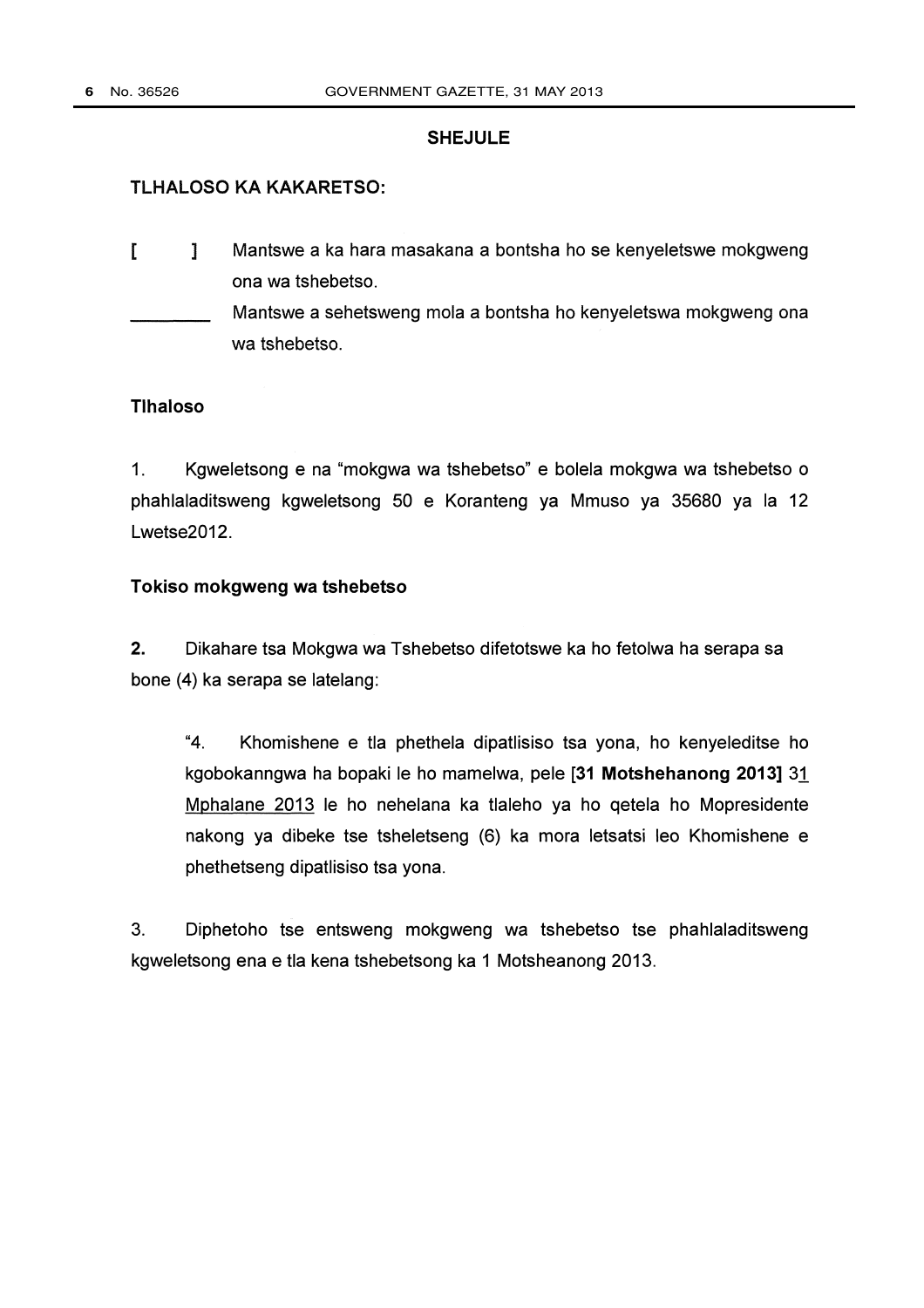# ISIHLOKOMISO esenziwa nguMongameli weRiphablikhi yoMzantsi-Afrika

 $e_5$ , 2013 **No. 15, 2013**

# UTSHINTSHO KWIMIGQALISELO YEKOMISHONI YOPHANDO NGEZIGANEKO EZIMANYUMNYEZI KUMMANDLA WOMGODI IMARIKANA, ERUSTENBURG, KWIPHONDO LASEMNTLA-NTSHONA

Ngokwegunya endilithiwe jize sisiqendu 1 seCommissions Act 8 ka-1947, ngokwenjenje ndenza utshintsho, oluqalisa ukusebenza ngomhla wama-31 kuMeyi 2013, kwiMigqaliselo yeKomishoni Yophando ngeziganeko ezimanyumnyezi kummandla woMgodi iMarikana, eRustenburg, kwiPhondo IoMntla- Ntshona, ngoMgqibelo umhla we-11 kuAgasti 2012, njengoko wapapashwa phantsi kweSihlokomiso esinguNombolo 50 kuShicilelo-Mithetho olunguNombolo 35680 Iomhla we-12 kuSeptemba 2012, njengoko kuboniswe kwiSihlomelo esilapha.

Esi Sihlokomiso siza kuqala ukusebenza ngomhla wama-31 kuMeyi 2013.

Ngokugunyazwa siSandla sam naliTywina IeRiphablikhi yoMzantsi-Afrika e ngalo mhla kwinyanga kuNyaka Wamawaka Amabini Aneshumi Elinesithathu.

# UMONGAMELI

Ngomyalelo kaMongameli-kwiKhabhinethi

# UMPHATHISWA WEKHABHINETHI